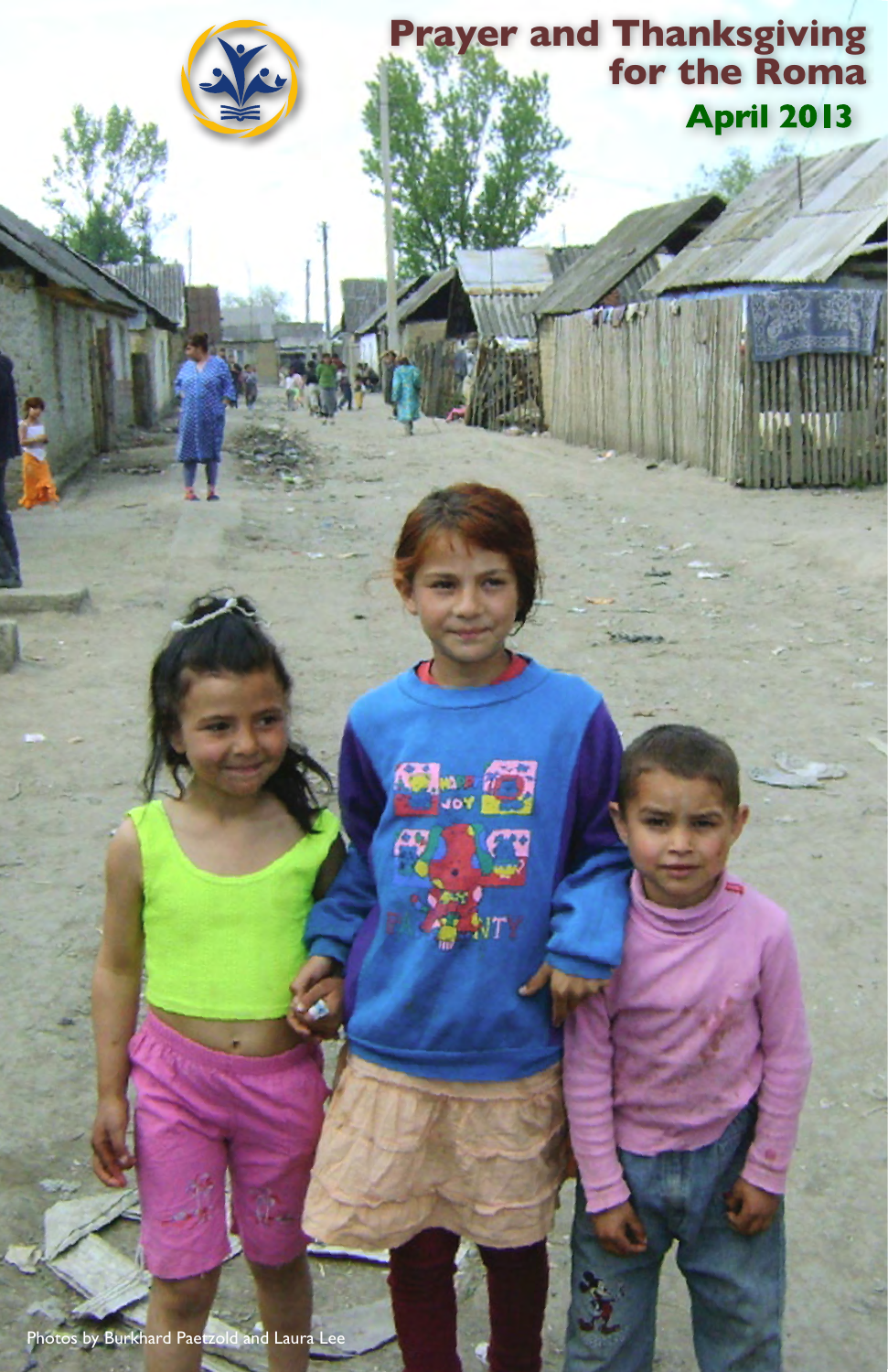# **International Roma Day ◆ April 8, 2013**

To persecute groups like the Roma is to persecute our own secret selves. To criminalize an entire ethnic group is to vandalize our own secret identities. . . . In our hearts we know that we are all misunderstood. How easy then to turn against the weakest in our midst and blame them for all our ills. The Roma are in danger of becoming the scapegoats for our fears. The real crime is ours, the crime of turning their life into a waking nightmare. —Salman Rushdie

#### **Prayer**

Embracing God, we thank you for all who courageously reach out to heal the rifts of exclusion, poverty and violence in your world. We give thanks for the patience, courage and life spirit of the Roma, as individuals and as a people in history. Help us to celebrate and give thanks for Roma people and welcome them to the table of kinship, so they need never again hide their identity or flee in fear.

We believe that your perfect love casts out fear. And yet, we come together as people with the all-too-human fears that diminish perfect love: What will we eat? What will we wear? What if we lose respectability? What if our neighbors take advantage of us? What if someone wants to hurt us? What if . . .?

Help us to feel and extend God's boundless love. Help us to take on the courage of the One who walks beside us on our journey. Help us to preach the courage to care and bring that care into being in our homes, congregations, communities, nation and world. Make us instruments of your peace as we expand the circle of caring that helps heal what is broken in or world. May our prayers of thanksgiving for Roma and our prayers for access and inclusion for them continue throughout the year.

All this we ask in the name of Jesus Christ, whose courage to care is our example. Amen.

A pril 8, 2013, is International Roma Day, a celebration of Romani culture, history and people. It's also an opportunity for those of us who know little about the Roma (often pejoratively called "gypsies") to learn about them, and to move past stereotypes and media depictions. Roma continue to face exclusion, stigmatization, illegal deportation, and denial of their basic rights to shelter, clean food and water, education and other services. They are citizens of the European Union, as well as other states in the world.

The European Roma Information Office notes that Roma face discrimination in many forms—"institutional discrimination such as forced evictions, school segregation and restricted access to adequate housing, health, education and employment opportunities. . . . [and] on a day-to-day basis in the form of violence, negative stereotypes, intolerances and prejudices" (press release, March 21, 2013; www.erionet.eu/doc-pressrelease-international-day-against-racism-2013).

# **Pray**

Hold International Roma Day and Roma people in your daily prayers. Pray for peaceful and positive demonstrations. Pray that those who stigmatize or loathe Roma will not be moved to hate speech or violence. Pray that



people of the majority culture all over Europe may come to see Roma as fellow children of God. Pray for tolerance and forgiveness on both sides.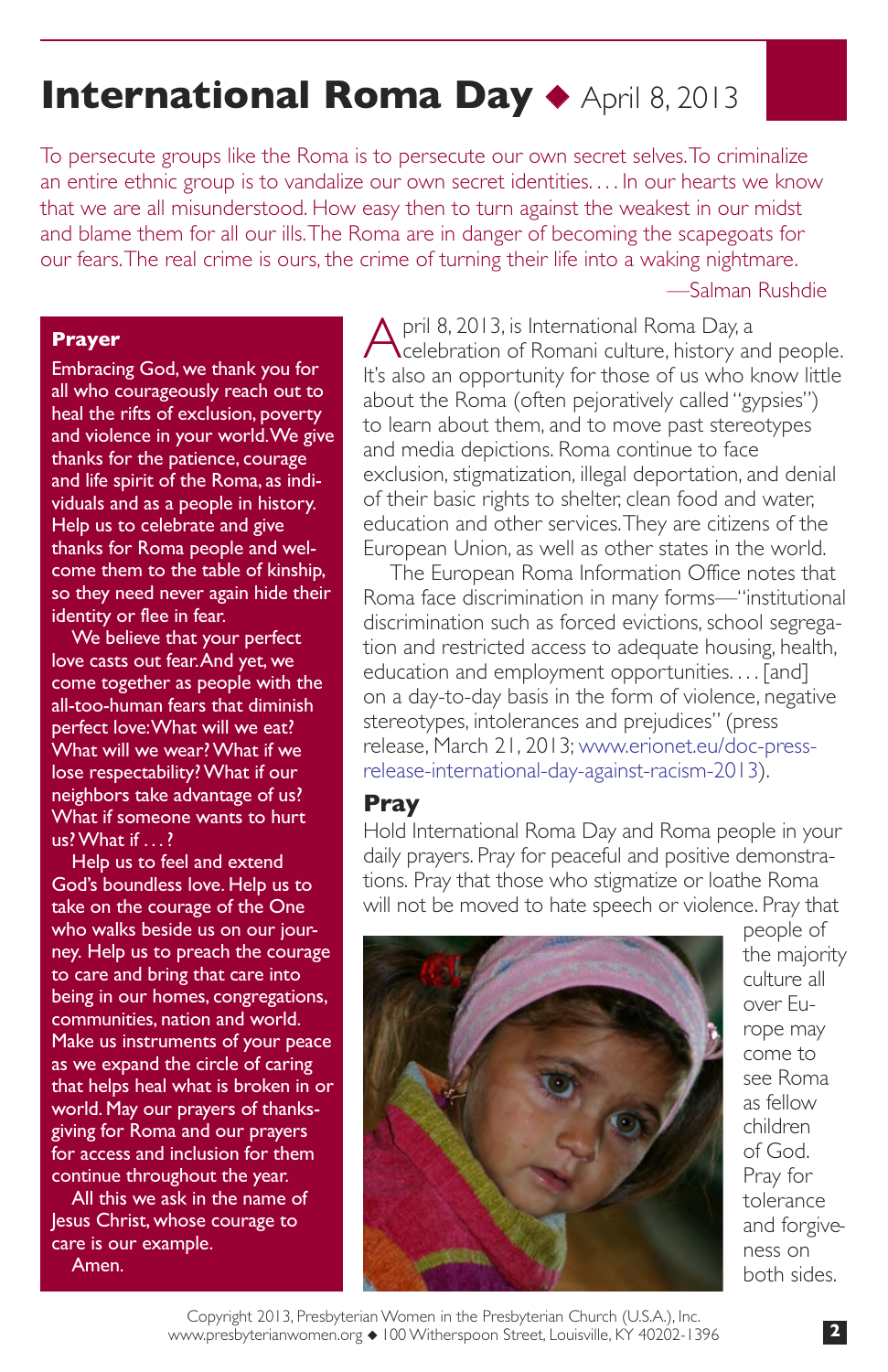# **Learn about Roma ◆ Share what you learn**

### **Scripture**

The way God designed our bodies is a model for understanding our lives together as a church: every part dependent on every other part, the parts we mention and the parts we don't, the parts we see and the parts we don't. If one part hurts, every other part is involved in the hurt, and in the healing. If one part flourishes, every other part enters into the exuberance.

—1 Corinthians 12:24–26 *The Message*



# **Share**

Encourage others to learn more about Roma and tell them about what you've learned.

### **Learn**

Burkhard Paetzold, PC(USA) regional liaison for Central and Eastern Europe, facilitates the PC(USA)'s work with the Roma in that region's countries. Learn more about Burkhard's work at http://gamc.pcusa.org/ministries/ [missionconnections/paetzold-burkhard.](http://gamc.pcusa.org/ministries/missionconnections/paetzold-burkhard)



Burkhard also coordinates the Roma Bridging Group on Mission Crossroads PC(USA), a social networking tool for building effective and faithful mission work. Join the Roma Bridging Group at [http://missioncrossroads](http://missioncrossroads.ning.com/group/romapeoplebridginggroup) [.ning.com/group/romapeoplebridginggroup.](http://missioncrossroads.ning.com/group/romapeoplebridginggroup)

Numerous groups and resources (listed on the following pages) can expand your knowledge of Roma. In addition to this resource, 10-day prayer cycles created by Presbyterian Women in 2011 and 2012, with information about Roma in specific countries (2011) and dealing with specific issues (2012), are available online. Visit [www.presbyterianwomen.org](www.presbyterianwomen.org/mission) [/mission](www.presbyterianwomen.org/mission) for links and more on advocacy and mission with Roma.



Copyright 2013, Presbyterian Women in the Presbyterian Church (U.S.A.), Inc. www.presbyterianwomen.org ◆ 100 Witherspoon Street, Louisville, KY 40202-1396 **3**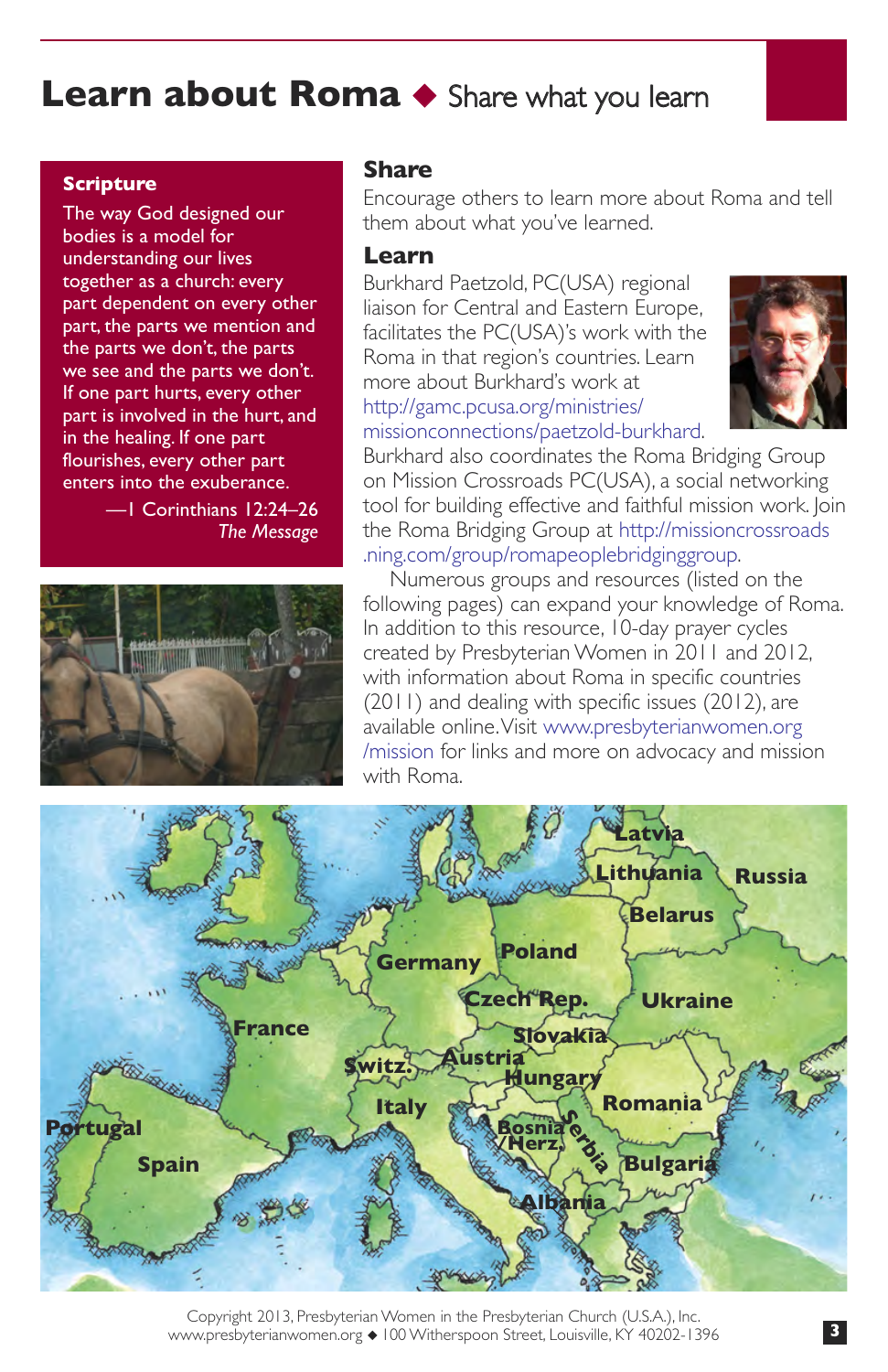

Roma woman in Debrecen, Hungary

#### **Scripture**

"The alien who resides with you shall be to you as the citizen among you; you shall love the alien as yourself, for you were aliens in the land of Egypt: I am the LORD your God."

—Leviticus 19:34

### **Prayer**

O God, we bring before you hearts and minds divided by fear. Move us to bind up those who are wounded, warm those who are chilled, feed those who are hungry and heal those with diseases of the body, mind and spirit.

Be with the Roma, oh God. Move the hearts of the communities who segregate and exclude the Roma. Infuse hearts and minds with your love, we pray. And move us to be faithful and to continue our prayers for Roma in the days ahead.

In the name of Jesus, healer, comforter and friend to the stranger. Amen.

# **Learn about the Roma**

# **Organizations** Roma Organizations

# *Roma Community Centre* www.romatoronto.org

The Roma Community Centre (RCC) works to strengthen and unify Roma peoples across Canada as they strive for self-determination, social justice and human rights. The organization celebrates Roma cultural diversity, history and achievements.

# *Presbyterian Church (U.S.A.), "Reaching out to Roma"*  www.pcusa.org/news/2012/10/16/reaching-out-roma

A profile of mission coworkers Ellen and Al Smith's work in Russia to foster reconciliation for all people, particularly Roma

## *Letter from Nadia Ayoub in Ukraine* [www.presbyterianmission.org/ministries/mission](www.presbyterianmission.org/ministries/missionconnections/ayoub-nadia-2012-12) connections/ayoub-nadia-2012-12

An update on mission coworker Nadia Ayoub's efforts to help secure a location for the Roma Mission Center despite prejudices against Roma

# *Letter from Burkhard Paetzold in Germany* [www.presbyterianmission.org/ministries/mission](www.presbyterianmission.org/ministries/missionconnections/paetzold-burkhard-201209) connections/paetzold-burkhard-201209

A reflection on the obstacles and opportunities mission coworker Burkhard Paetzold sees for the inclusion of Roma throughout Europe

## *"Summoning the Courage to Say 'No!'" [Horizons](www.pcusa.org/horizons)*, May/June 2012

An article by Liz Searles, PC(USA) mission coworker, on Roma and human trafficking

# PC(USA) Partners

# *"Ministry among the Roma—Interview with Attila Landauer, Gypsy Studies Specialist"* <www.reformatus.hu/mutat/7624>

Coordinator of Roma minisry of the Reformed Church in Hungary, Attila Landauer reflects on the history of Roma culture, their connection to the Reformed church and the role of István Wáli Reformed Roma Collegium.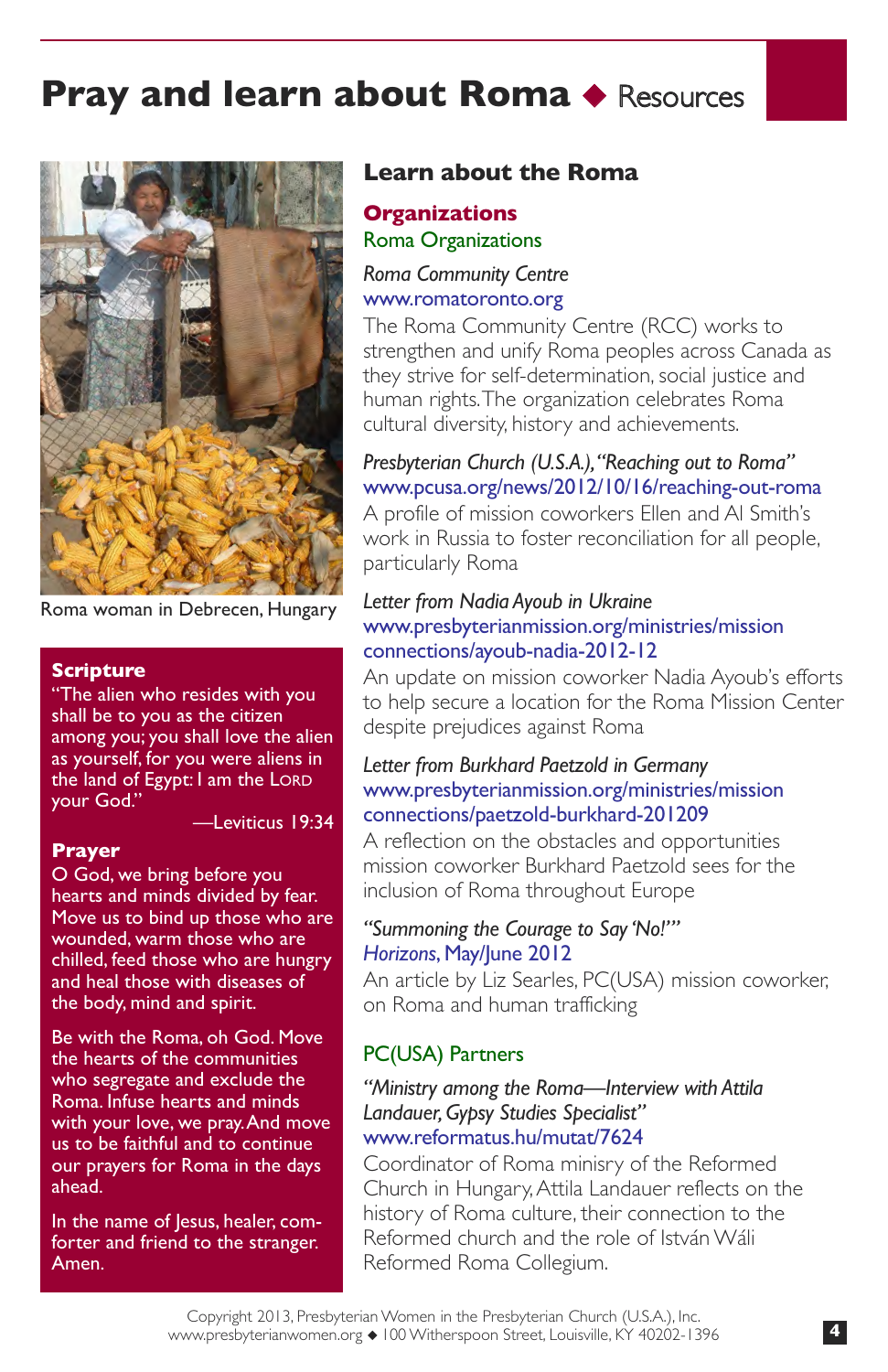

#### **Scripture**

"Do not abuse any widow or orphan."

—Exodus 22:22

#### **Prayer**

I praise you, Jesus. Lead us to those paths you want us to walk. I pray for Roma people, that they would bow before you. I pray for Roma, that they would stop playing gaming machines. Descend upon them, make them free of those machines. May they find their way to you. I pray for loan sharks. Nothing is impossible for you. Stop their tricks that they would stop preying on poor people. You said, "For everyone, who .<br>knocks, the door will be opened." And I pray for the government—you see, o Lord, how they curtail our social benefits and how our living costs are skyhigh. I put the government in your hands. I put our church into your hands, as well as our pastor and our praise. Thanks to you we know the truth and we are changed for the better. Bless them. Thank you. Amen.

—Sona Kandracová, Roma woman from Vsetín, Czech Republic

#### PC(USA) Partners, continued

*"A New Reformed Collegium for Roma Students in Debrecen"*

# <www.reformatus.hu/mutat/6986>

An overview of István Wáli Reformed Roma Collegium in providing higher education and mentorship for 16 Roma students

# **Roma Resources** Websites and Email Groups

## *Roma Virtual Network*

Send an email to [Roma\\_Daily\\_News-subscribe@](mail to: Roma_Daily_News-subscribe@yahoogroups.com) [yahoogroups.com](Mail to: Roma_Daily_News-subscribe@yahoogroups.com) to receive news and information about Roma that you can share with others.

# *"Roma Inclusion in 2012: No Respite in Prejudice"* [www.opendemocracy.net/bernard-rorke/roma](www.opendemocracy.net/bernard-rorke/roma-inclusion-in-2012-no-respite-in-prejudice-0)inclusion-in-2012-no-respite-in-prejudice-0

An article on the human rights violations faced by Roma across Europe, and a call for the European Union to do more to advance Roma inclusion

*"'Gypsies are Animals'—Racism on Hungary's Right"* [www.newleftproject.org/index.php/site/article\\_comme](www.newleftproject.org/index.php/site/article_comments/gypsies_are_animals_racism_on_hungarys_right) nts/gypsies\_are\_animals\_racism\_on\_hungarys\_right

*Amnesty International UK website for Roma, Gypsy and Traveller rights* 

www.amnesty.org.uk/content.asp?CategoryID=11645 An advocacy website with links to resources, including an activity pack for youth age 13 and up

## Videos

## *Faces of Change*

## http://mundiromani.com/videos/?video[video][item]=30

A 30-minute video with interviews from 10 exceptional Roma who talk about how Roma are improving their lives and calling for an end to discrimination and marginalization

# *Mundi Romani: The World through Roma Eyes* www.youtube.com/watch?v=-2kErKNIOEs

A three-minute video with clips of Roma people, housing and culture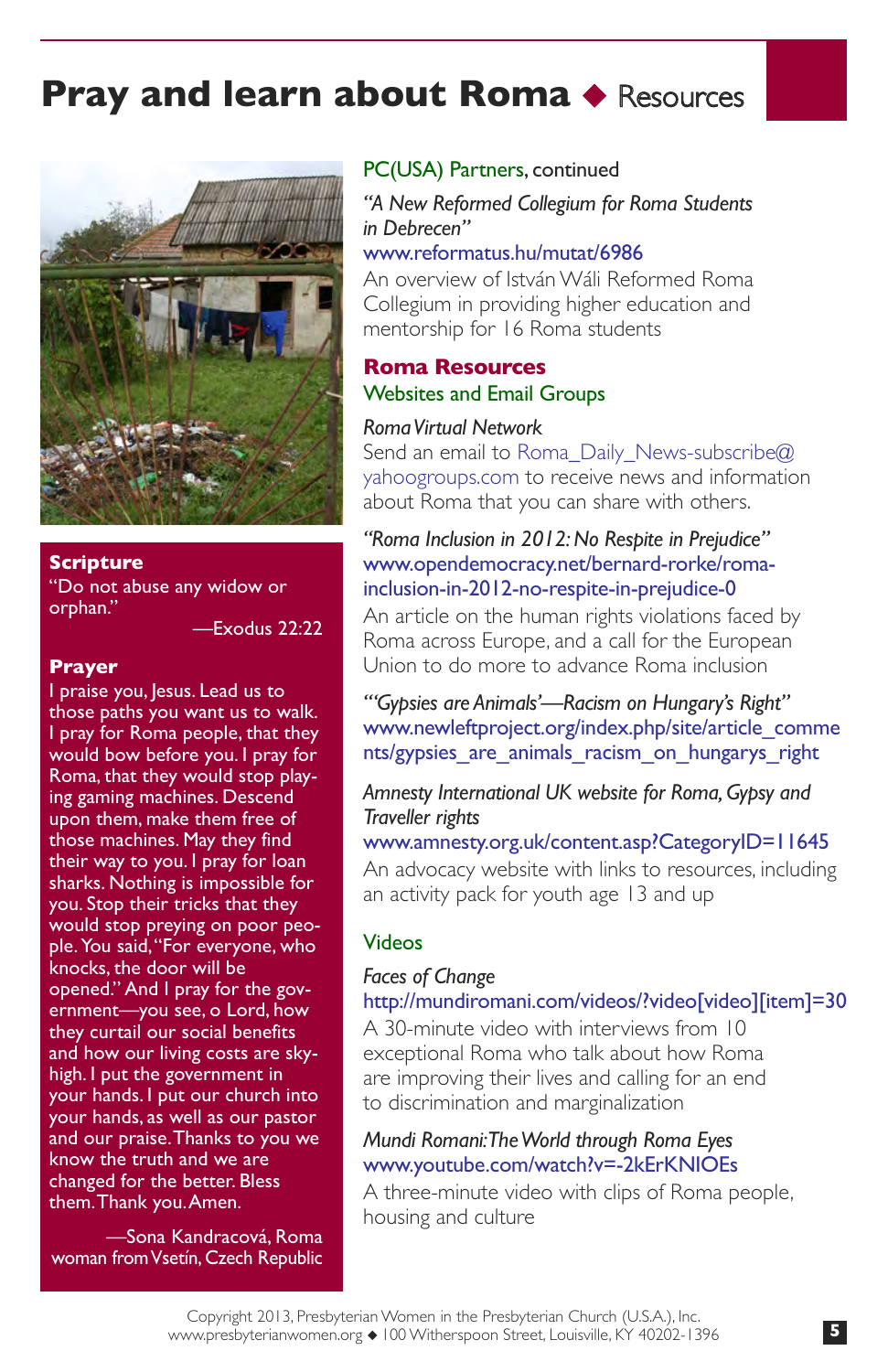

#### **Scripture**

"People were bringing little children to [Jesus] in order that he might touch them; and the disciples spoke sternly to them. But when Jesus saw this, he was indignant and said to them, 'Let the little children come to me; do not stop them; for it is to such as these that the kingdom of God belongs."

—Mark 10:13–14

#### **Prayer**

Today, our God, we lift up to you all children who suffer poverty and exclusion, especially Romani children. We pray for each child who has to earn money to feed his or her family, who has no boots where the way to school is muddy or snowy, who has not learned the national language since their old settlement was bulldozed and they were forcibly relocated, whose sister burned her schoolbooks to keep her babies warm, who has never seen anyone get up every day and go to work or heard anyone talk about work in a good way, who must trade pencils and backpacks for food.

#### Videos, continued

# *Trapped: The Forgotten Story of the Mitrovica Roma* [http://mundiromani.com/videos/?video\[video\]\[item\]=56](http://mundiromani.com/videos/?video[video][item]=56)

Mitrovica, on the border of Serbian and Albanian Kosovo, is home to hundreds of Roma who live in refugee camps, struggling with health effects of the toxic dump nearby, unable to move due to historic Serbian–Albanian tensions.

#### *Guilty until Proven Innocent*

## [www.mundiromani.com/videos/?video\[video\]\[item\]=80](http://mundiromani.com/videos/?video[video][item]=80) A 30-minute film highlighting the ways the French

government criminalizes the Roma people and culture

## *The Plight of the Roma*  www.youtube.com/watch?v=KUIW7wZurlc

A 2012 roundtable discussion on Roma identity, treatment in Canada and Europe, and the future for Roma

# *Colorful but Colorblind: Roma beyond Stereotypes (2010)* [http://roma.glocalstories.org/?utm\\_source=TOL+mailing](http://roma.glocalstories.org/?utm_source=TOL+mailing-list&utm_campaign=2d49beda5a-CbCpromo10_11_2010&utm_medium=email) -list&utm\_campaign=2d49beda5a-CbCpromo10\_11 2010&utm\_medium=email

Twenty-five short interviews with Roma from around the world, exploring contemporary Roma identities and culture, and obstacles that Roma communities face in achieving equality

### Full-length Feature Films

## *Gypsy Caravan: When the Road Bends* (2008)

A documentary that celebrates the rich, varied music of top international Roma performers and interweaves stirring real-life tales of their home life and social background

## *We Have No War Songs* (1995)

A documentary examining the long history of the persecution of Roma people around the world

## *Mondo* (1997)

Based on a novel about a 10-year-old Roma boy looking for a family to adopt him in Nice, France

## *The Man Who Cried* (2000)

A young Russian Jewish woman (Christina Ricci) travels to France, where she falls in love with a Roma man (Johnny Depp). The beginnings of World War II test